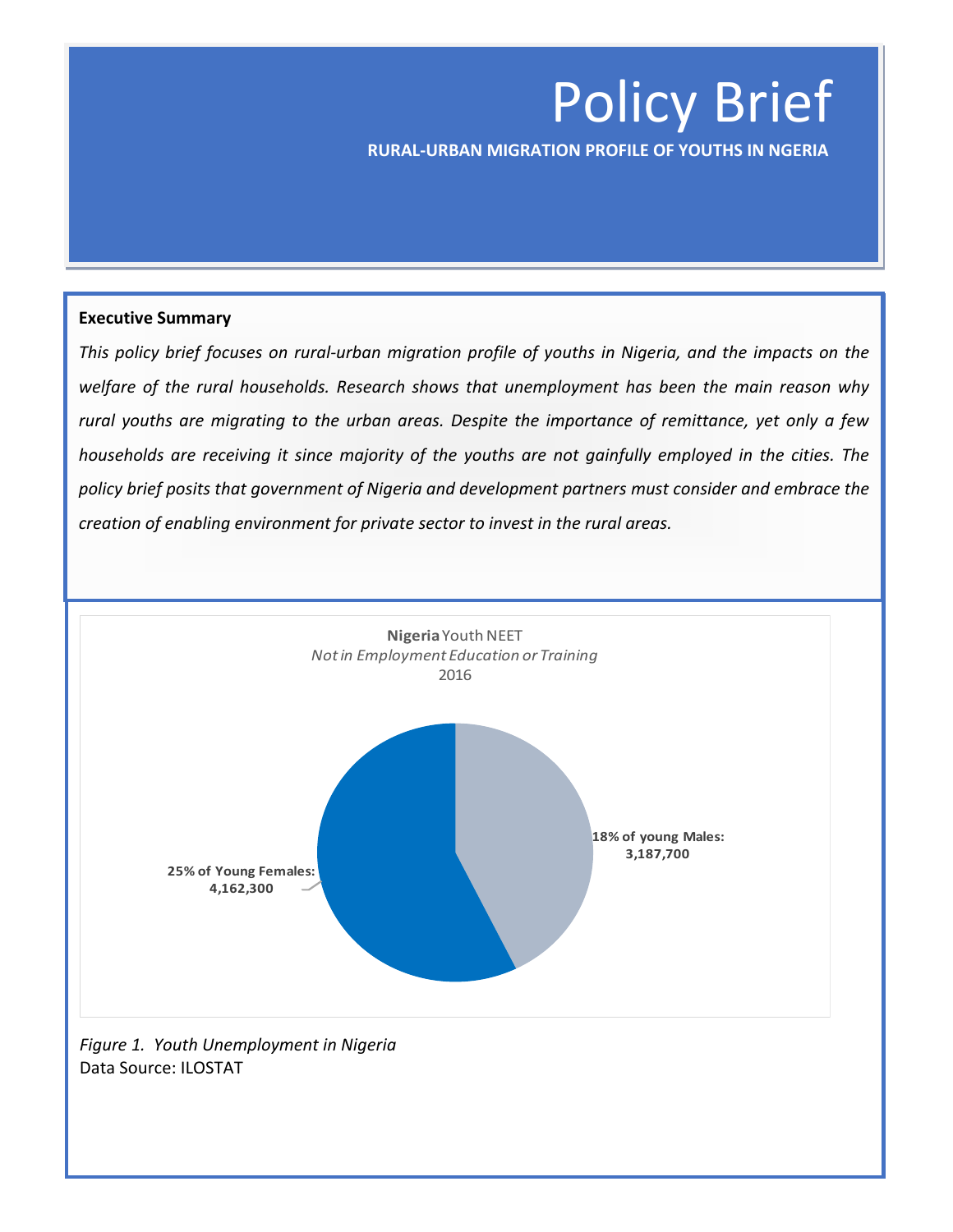#### **Background to the Study**

The research assessed the impacts of rural-urban migration of youths on households' welfare. Living Standards Measurement Survey (LSMS) data for Nigeria was used along with focus group discussion which was conducted in each of the geo-political states in the country. The data captured various information such as: household income, food expenditure, assets and as well as migration details within the household.

#### **Effect of Rural-Urban Migration of Youths on Welfare Outcomes**

The welfare effect of rural-urban migration of youth was examined, and it was evident that rural-urban migration of youth is associated with lesser food expenditures and total expenditures of the originating household. In addition, the incidence of poverty appears to have increased as a result of the youth migration. Per-capita total expenditure decreased by 27.94%. Likewise, per-capita food expenditure decreased by 24.62%. The results further show that, without rural-urban migration of youth, the poverty headcount ratio would have been lower by 15%. This suggests that the 27.94% decrease in percapita total expenditure is translated into a 15% increment in poverty headcount ratio. Taken together, this clearly emphasize that rural-urban migration of youth is associated with reduced productivity and consumption-based welfare outcomes of rural households with youth migrants.

#### **Effect of Rural-Urban Migration of Youths on household farm income**

The study shows that rural-urban migration of youths causes household farm income to be reduced by

\$88. This is as a result of shortage in family labour, and thereby increase the cost of hired labour.

#### **Profile of rural migrant's youths in Nigeria**

More than half (57%) of the youth migrants are male, while 43% are female. Education plays a key role in both finding and keeping a job. Comparing the educational level of both migrant youths and nonmigrant youths, it was evident that the migrant youths are a liitle bit more educated than those that did not migrate.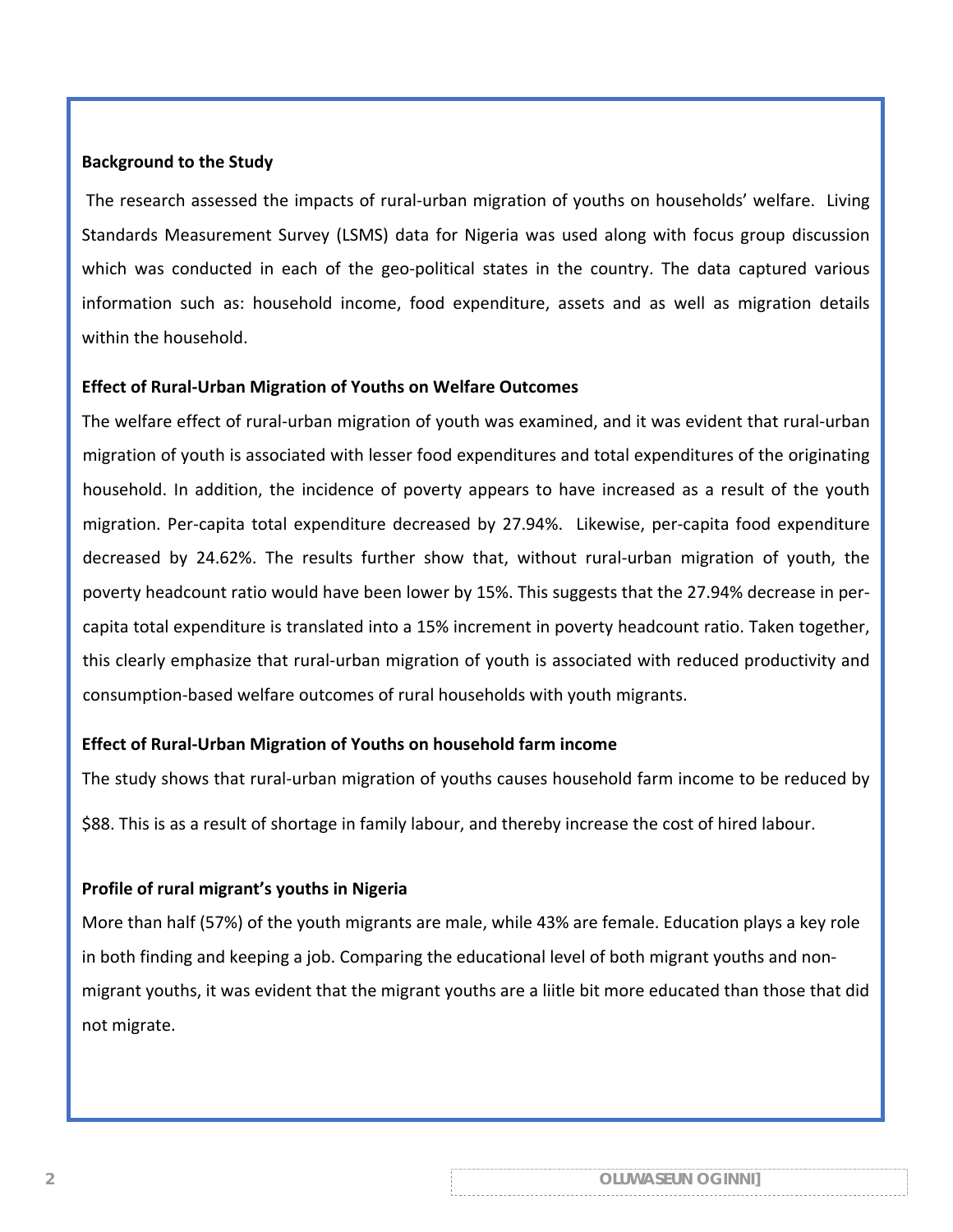

*Figure 2. Educational Status of youth in Nigeria.*

*Data Source: LSMS (2015-2016)*

### **Reason for migration**

The study identified various reasons why youths are migrating such as; leaving to find a better land, educational opportunities, and marriage. However, the main reason why they are leaving their rural areas is to get job.



| <b>OLUWASEUN OGINNI]</b> |
|--------------------------|
|                          |
|                          |
|                          |
|                          |
|                          |